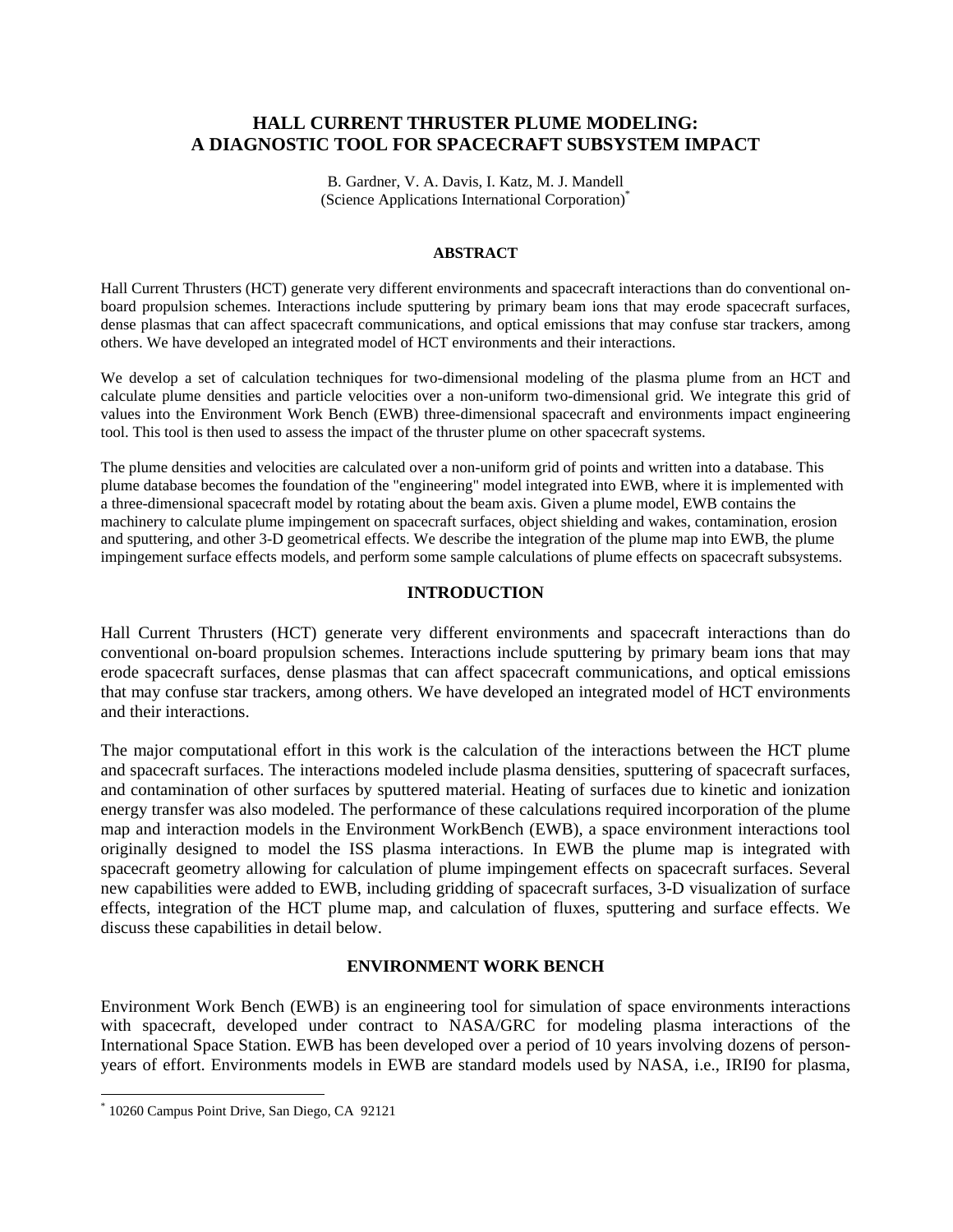MSIS86 for neutrals, etc. The EWB Manual documents these models in detail<sup>1</sup>. The underlying architecture . The underlying architecture of EWB makes it relatively easy to integrate new models without affecting existing code.. EWB models have been extensively validated against existing codes and with data from several space flights. Figure 1 below illustrates the capabilities of EWB including spacecraft geometry definition (with solar array sun-pointing), surface materials, orbit generation, space environments, interactions effects, and general mission and point on-orbit trade studies.



**Figure 1. The EWB engineering tool models spacecraft/environments interactions and has been extensively validated.**

## **HCT PLUME MAP**

The HCT plume map is generated on a 30 meter grid starting at  $r=2x10^{-3}$  m, with 95 radial values and 42 angular ones (0 to 3.06 radians) as shown in Figure 2. The plume map consists of multiple components. For example, the main beam ions of different energies, and low-energy charge-exchange plume. This map is in the form of a text file to be used for integration into EWB (see below). The map contains ion densities and velocities (with  $V_r$  and  $V_z$  velocity components) for each beam component.

The densities are calculated to produce the correct ion currents assuming all xenon particles are singly ionized. It should be noted that densities could actually be several times higher at a given point in time due to thruster oscillations. This is important to consider for calculating RF interactions.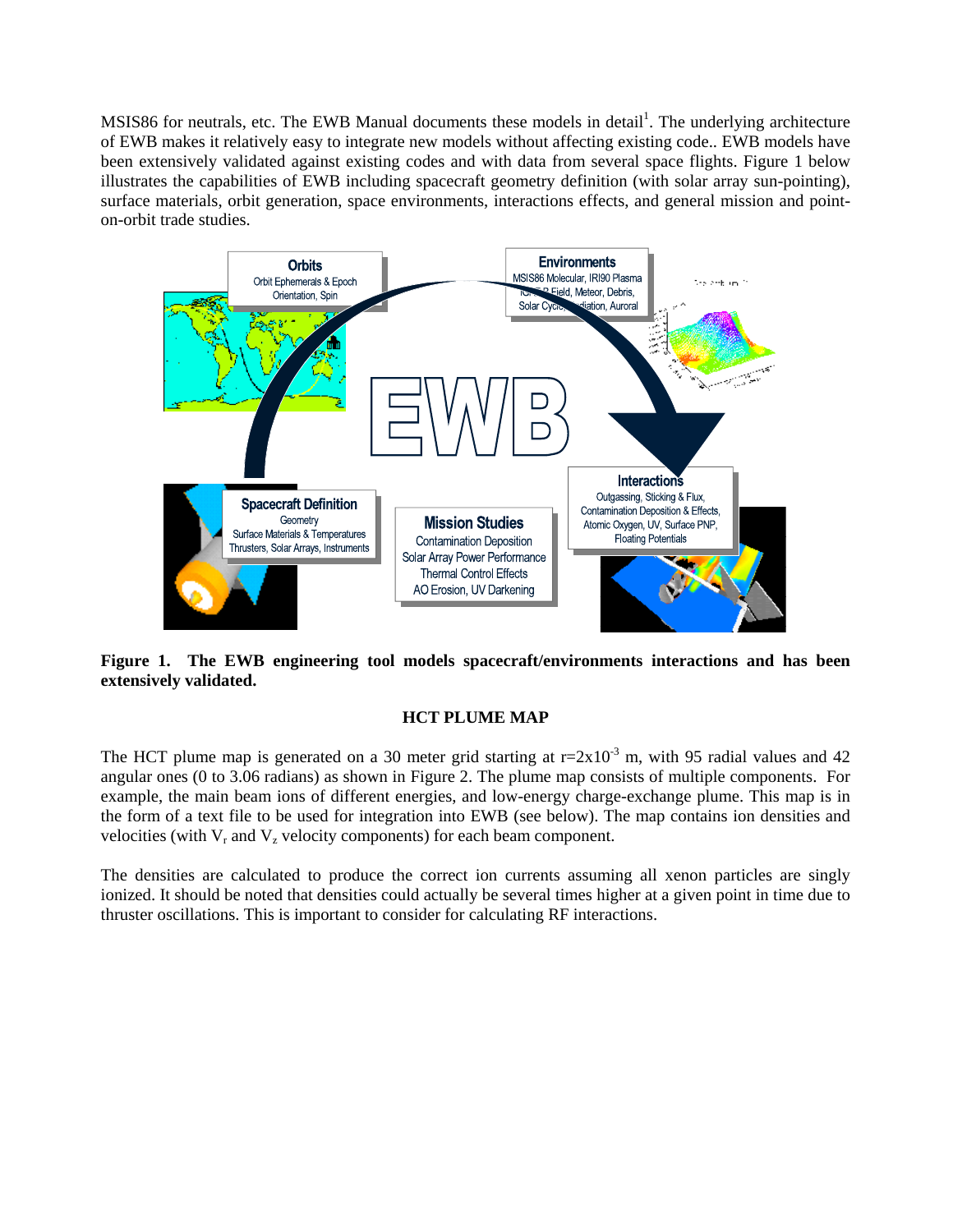

**Figure 2. The HCT plume map is generated on a 30 meter grid from =0 to 3.06 radians.**

## **PLUME MAP INTEGRATION INTO EWB**

The results of the HCT plume calculations described above are saved in a text file containing plume densities and velocities on an R,θ grid as described above. It includes, as separate components, the primary beam, and the charge-exchange plume. EWB reads the densities and velocities of each of the components, saving them in separate arrays, and summing appropriately as necessary. To calculate the density or flux at any point in space, EWB interpolates into this map. Presently, the map stops at 30 m and densities and velocities are assumed to be zero beyond that point. Figure 3 shows an example of plume densities in space around a typical communications spacecraft as calculated by EWB.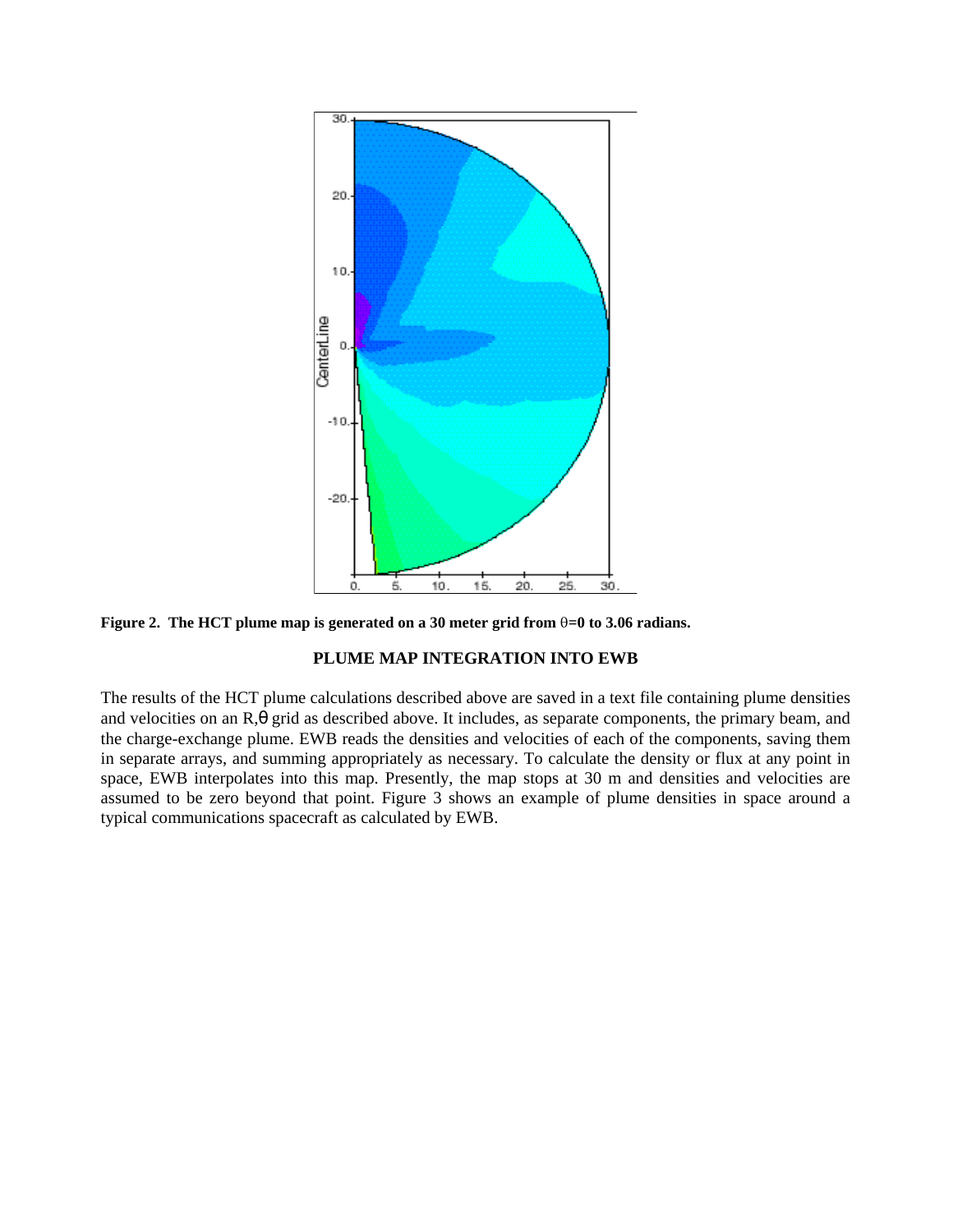

**Figure 3. EWB ion densities calculated by interpolation into plume map and integrated with spacecraft geometry.**

## **CAPABILITIES ADDED TO EWB**

## *Surface Gridding*

The EWB engineering tool is optimally designed for fairly rough spacecraft geometry definition, that is, surfaces with dimensions on the order of meters. Spacecraft definition is achieved by creating multiple "objects" or components out of simple 3-D geometric shapes, i.e., boxes, cylinders and cones. The creation of a typical spacecraft out of component objects with centimeter-size dimensions would be awkward for the user and make calculation time unwieldy. However, to obtain meaningful results, it is necessary to calculate thruster ion fluxes to surfaces at a higher resolution than that of the EWB geometry components. Therefore, under this effort, we added a capability to EWB to allow for gridding up component surfaces at a finer resolution. This resolution is defined by the user (eg., .2 m grid spacing on surfaces).

The gridding is achieved as follows: If the surface is indeed larger than the resolution desired, a rectangular grid is built in the surface's bounding box. Grid cells with all four points inside the surface are accepted, and grid cells with all four points outside are rejected. For the remaining surfaces, exterior nodes are moved to the boundary of the original polygon, forming new triangular and quadrilateral zones.

Special cases occur when one or both of the bounding box dimensions are smaller than the desired resolution. Also, some checks are made to correct failure modes that may occur for non-convex or otherwise pathological polygons.

Figure 4 shows an example of an EWB spacecraft model that has been gridded up at a .2-meter resolution.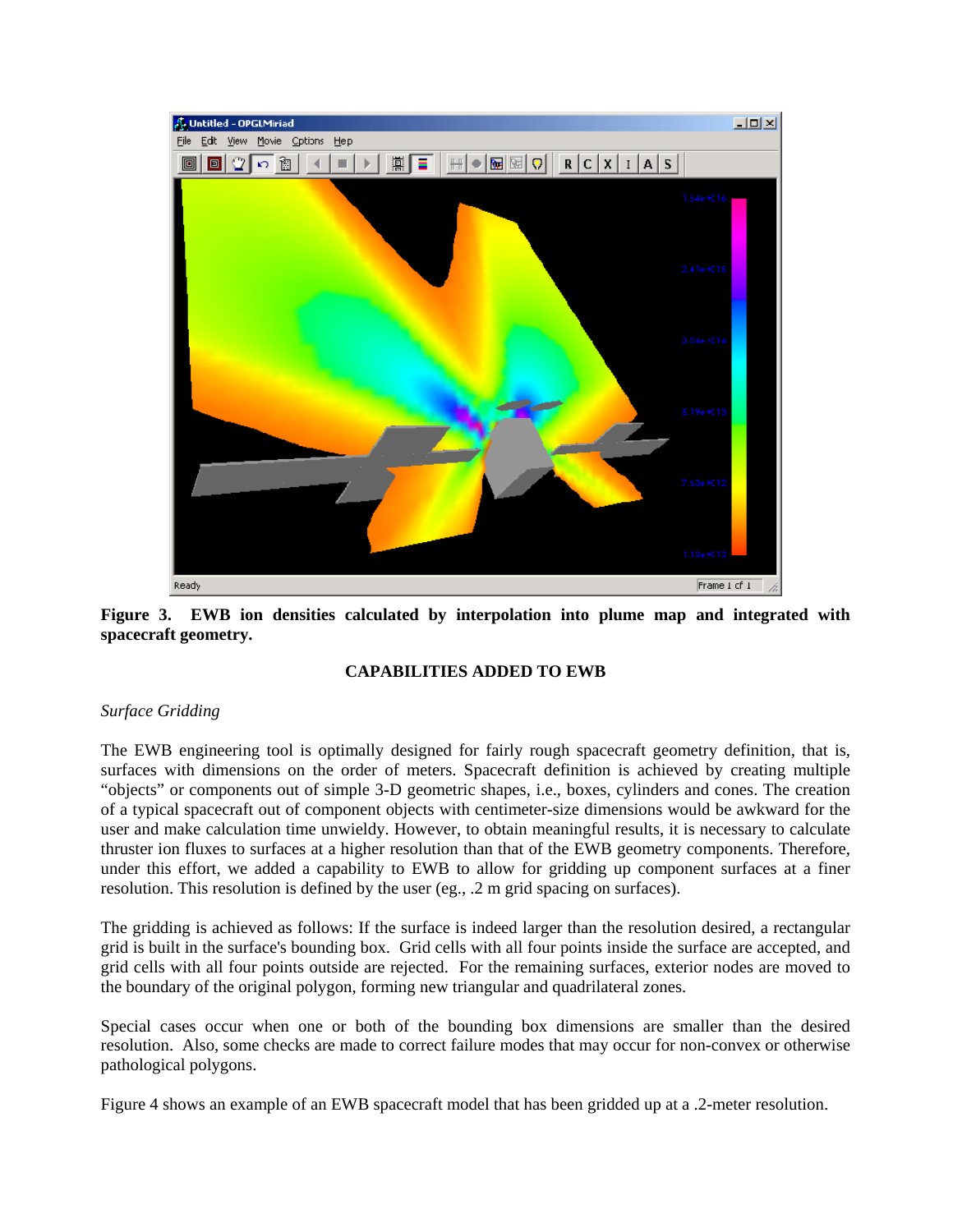

**Figure 4. The spacecraft is defined using a combination of simple 3-D geometric objects. The object surfaces are then gridded up to a user-defined resolution for surface effects calculations.**

## *3D Surface Effects Display*

Existing capabilities in EWB allowed for viewing of surface effects by displaying the numerical value at component surface centroids only. When surfaces of several meters dimensions are gridded up to centimeter size resolution, the numerical display of surface effects becomes awkward to interpret and unwieldy to display. Therefore, under this effort, we added a capability to display surfaces colored by effects values calculated at the grid points in a 3-D visualization tool (OpenGL). A variety of options in the display tool were developed, including showing the grid points only, a wire frame view, linear and log contouring, and Gouraud shading or discreet contour levels. Figure 5 illustrates some of these capabilities. All of the effects modeled here can be displayed using this visualizer.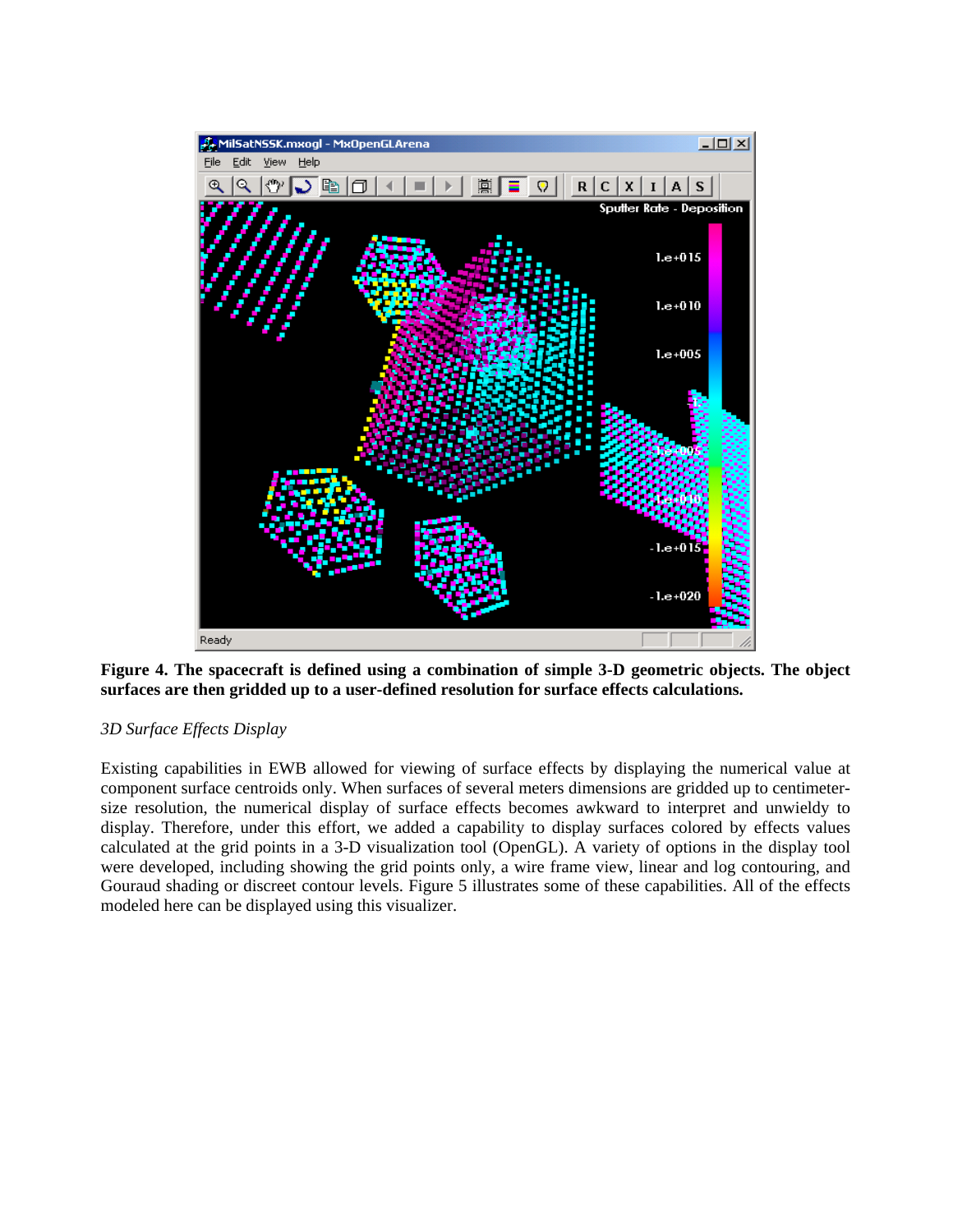



**Figure 5. Three-dimensional surface effects display capabilities include grid points, wire-frame, gradual shading, and discreet contour levels. MODELS ADDED TO EWB**

#### *Fluxes to Surfaces*

The thruster ion flux at any point, "i" on a surface "j" due to plume component "k"is calculated as follows:

$$
F_{ik} = \rho_{ik} \left| \vec{v}_{ik} \right| \cos(\theta_{ik})
$$
  

$$
\cos(\theta_{ik}) = \frac{\vec{n}_j \cdot \vec{v}_{ik}}{\left| n_j v_{ik} \right|}
$$

where  $\rho_{ik}$  is the density at point "i" due to component "k",  $v_{ik}$  is the ion velocity at point "i" of component "k", and  $cos(\theta)$  is the cosine of the angle between the surface normal and the particle velocity vector. These component fluxes are maintained separately until their resulting effect on surface sputtering is summed at each surface grid point. Fluxes to points on surfaces include blocking of other spacecraft surfaces such that if a straight line between the point in question and the thruster orifice intercepts any other surface, the flux to that point is zero.

## *Sputtering of S/C Surfaces*

The sputtering of a spacecraft surface "j" at a point "i" due to thruster plume impingement is calculated as follows:

 $R^{\rm S}{}_{\rm ij}\equiv\!\Sigma_{\rm k}Y_{\rm ijk}F_{\rm ik}$  $S \sim \nabla \nabla \nabla$  $R^S_{ii} = \sum_k Y_{iik}F_{ik}$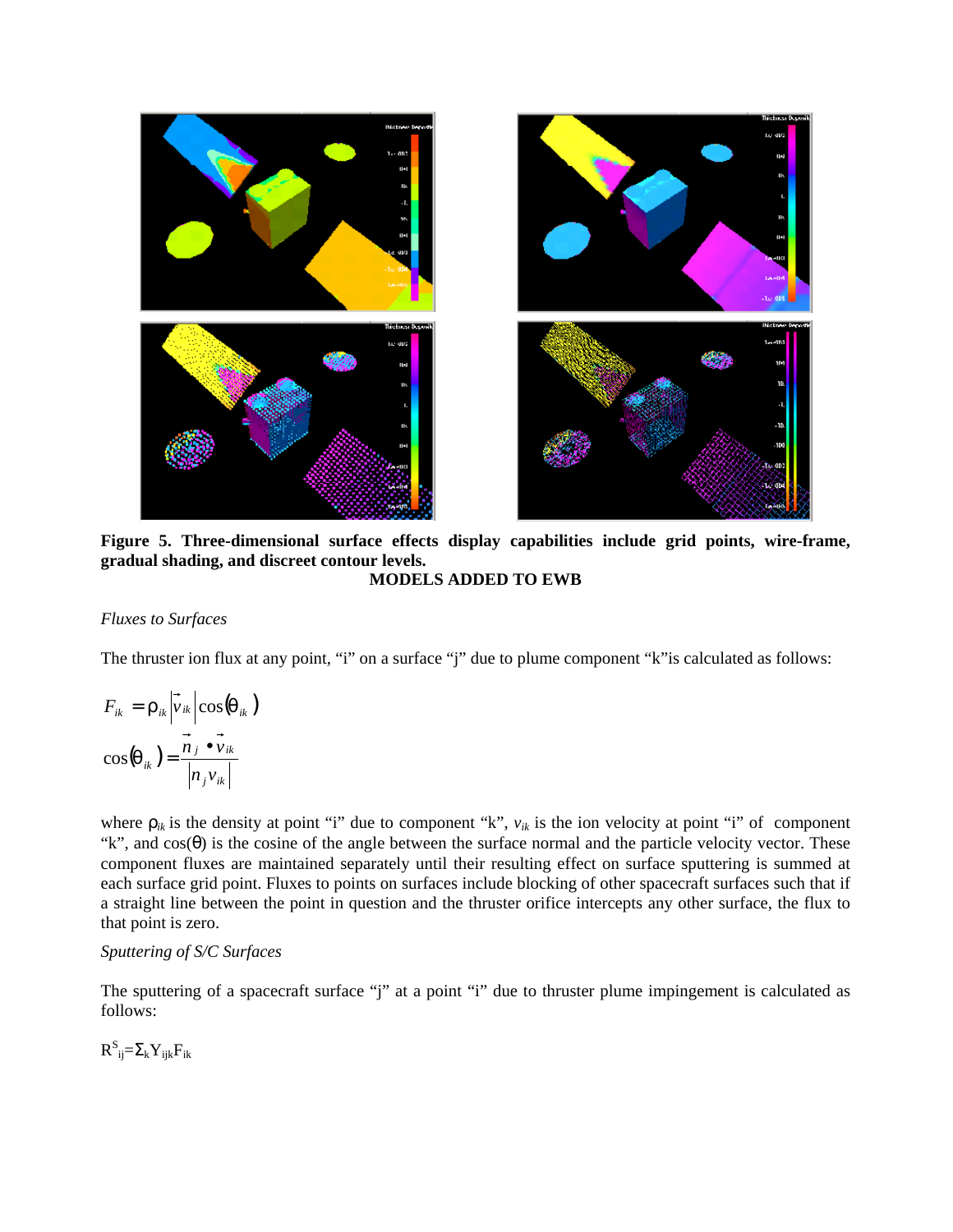Where "k" is summed over the plume components, and  $Y_{ijk}$  is the sputter yield at point "i" for surface "j" and plume component "k". The sputter yield of a surface depends on the surface material, the energy of the ions impacting that surface and the angle between the flux vector and the surface normal. The sputter yield model used is as follows:

$$
Y_{ijk}(E_{ik}, \theta_{ijk}) = (a + bE_{ik})(1.00 - 0.72 \theta_{ijk} + 11.72 \theta_{ijk}^2 - 3.13 \theta_{ijk}^3 - 2.57 \theta_{ijk}^4)
$$

The yield is given in atoms/ion. The coefficients for energy dependence are material specific, and the angular dependence is from Roussel et. al.<sup>2</sup> Figure 6 shows the sputter yield as a function of angle of impingement for 280 eV ions.

Figure 7 illustrates the sputtering rate calculated for a typical communications satellite and displayed in the new OpenGL surface effects viewer.



Figure 6. Sputter yield as a function of angle between surface normal and ion flux vector for 280eV **ions.**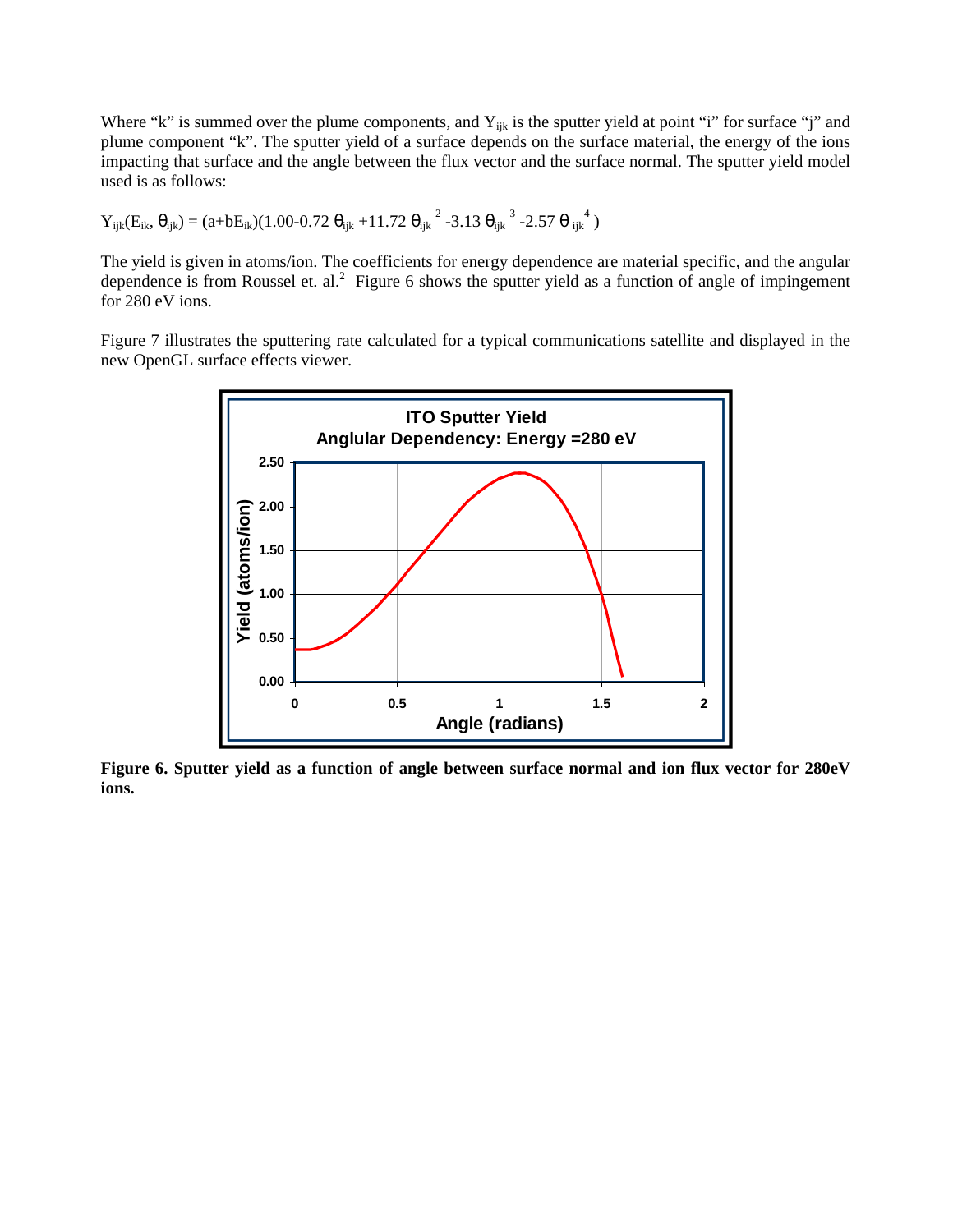



#### *Surface Erosion and Deposition*

In addition to surface sputtering and resultant erosion, we calculate redeposition of surface sputtered particles onto other spacecraft surfaces. It should be noted that for the purposes of this calculation we do not differentiate between materials such that only a net erosion or deposition of materials is calculated. As a result, erosion of one material and redeposition of an equal amount of another is indistinguishable from no effect at all. A net erosion/deposition rate is calculated as follows. For each surface, the sputtering rates at all points on that surface are averaged to produce a source term located at the centroid of that surface. This is done for the purpose of calculation size and time. This source term is then used to calculate a deposition rate at each of the grid points as follows:

#### $R^D$ <sub>i</sub> $=\Sigma_j R^S$ <sub>i</sub> $\cos(\theta)$ \* $\Omega_{ij}/2\pi$  $\sum_{i}R^{S}_{j}cos(\theta)*\Omega_{ij}/2\pi$  $S_{\alpha\alpha\beta}(\theta)\$   $\pi$  $\mathrm{jcos}(\theta)$ \* $\Omega_{\mathrm{ij}}/2\pi$  $/2\pi$

Where  $\Omega_{ij}$  is the solid angle subtended by surface "j" at point "i", and  $\theta$  is the angle between the depositing surface normal and a ray from the sputtering surface centroid to the point "i".

The net rate is then calculated at each surface grid point "i":

#### $R_i=R_{i}^D-R_{i}^S$  $iR_i^S$ S and the state of the state of the state of the state of the state of the state of the state of the state of the state of the state of the state of the state of the state of the state of the state of the state of the stat i

If  $R_i > 0$  it is a deposition rate, if  $R_i < 0$ , it is an erosion rate. This rate is then integrated over the mission duration to get a total number of particles per square meter deposited. The integration over mission duration is done by calculating the rate at random points in time over the mission, averaging, and multiplying by the mission duration. This allows us to take time-dependent changes in spacecraft geometry into consideration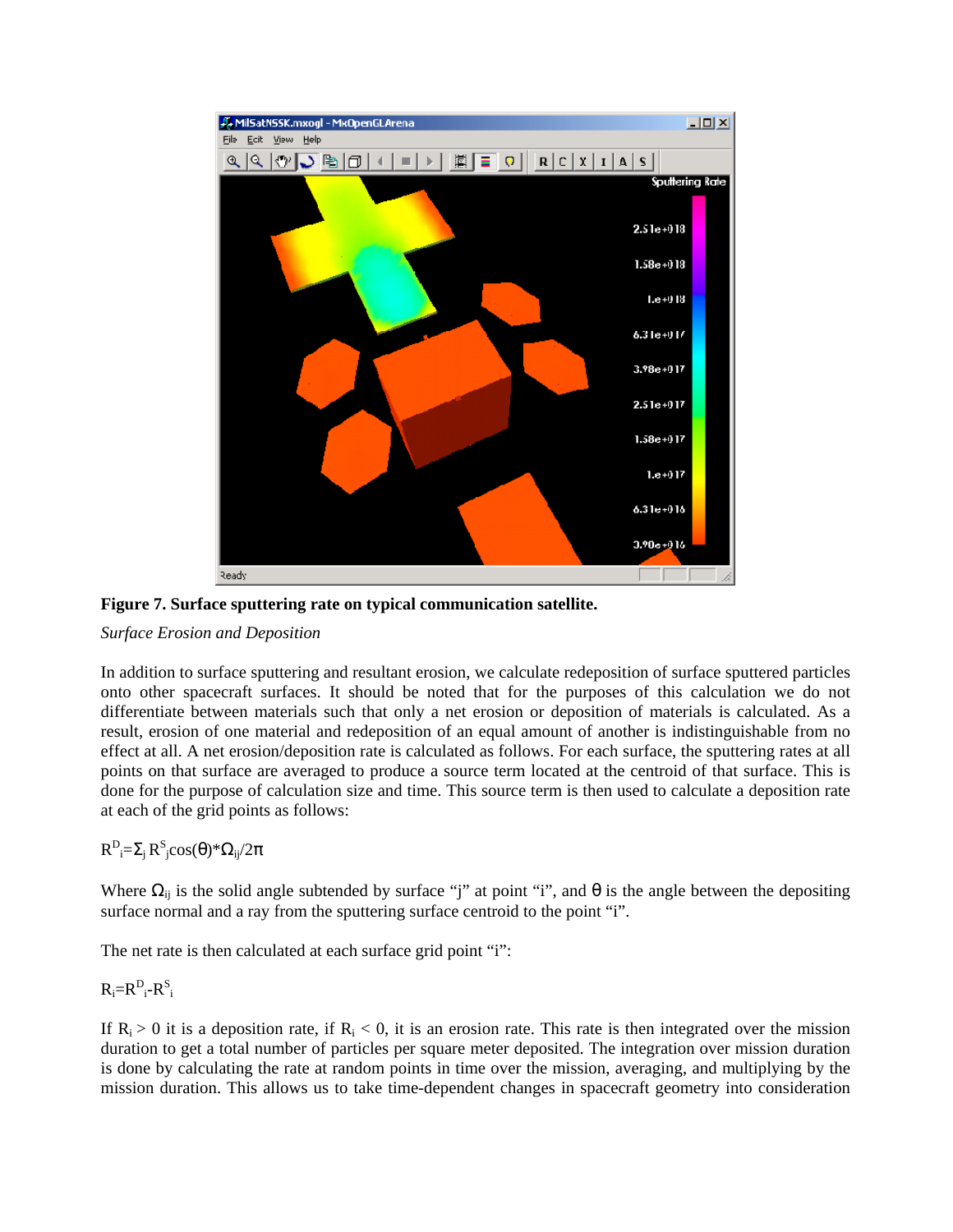(such as solar array sun-pointing). Once wehave the total particle deposition/erosion, we calculate the thickness or depth as follows:



**Figure 8. Sputtered erosion depth and redeposition thickness on typical communications satellite.**

where N is the number of particles per square meter, MW is the molecule weight and  $\rho$  is the surface material density. The molecular weight and density are parameters in a material database and are changeable by the user. Thickness and depth are calculated and viewed in Angstroms. Fluxes, sputter rates and deposition rates are displayed in MKS units. Figure 8 shows deposition and erosion on antenna for a communications satellite, while Figure 9 illustrates the erosion due to sputtering on solar array surfaces.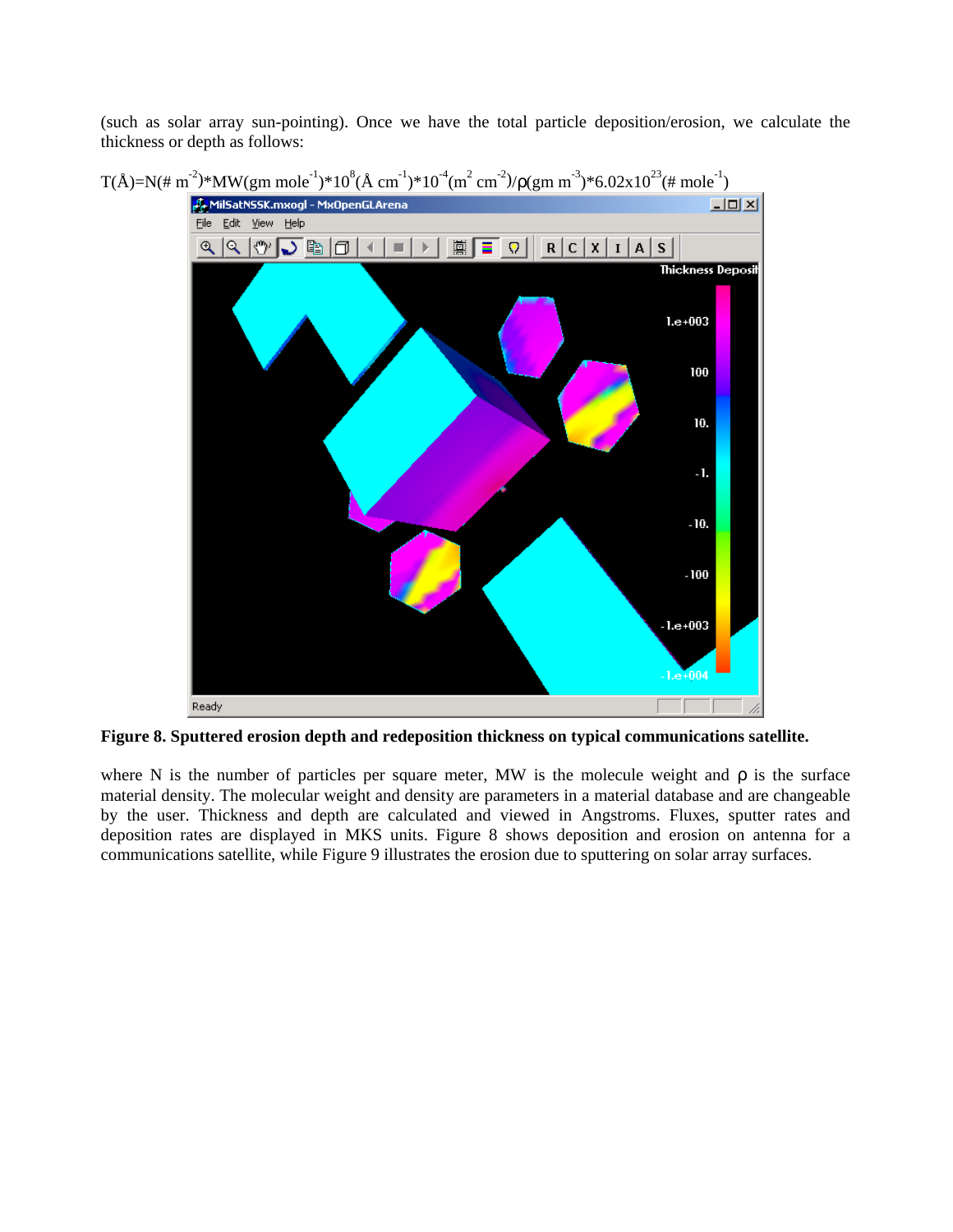



*Surface Heating*

Heating of spacecraft surfaces due to thruster plume impact is calculated as follows:

$$
H_i = \sum_k K_{\perp} F_{ik} \left( \frac{1}{2} m (v_{ik\perp})^2_i \right) + K_{\parallel} F_{ik} \left( \frac{1}{2} m (v_{ik\parallel})^2_i \right) + F_{ik} \left( e \phi_{ionize} \right)
$$

where  $F_{ik}$  is the flux at point "i" of plume component "k", m is the thruster ion (xenon) mass, the  $v_{ik}$ 's are the perpendicular and parallel velocity components of the flux, K's are perpendicular and parallel accommodation coefficients, e is the electron charge and  $\phi_{\text{ionize}}$  is the ionization energy of xenon (12.13 eV). For the purpose of this calculation, we assume all particles are singly ionized. Figure 10 illustrates this surface heating model.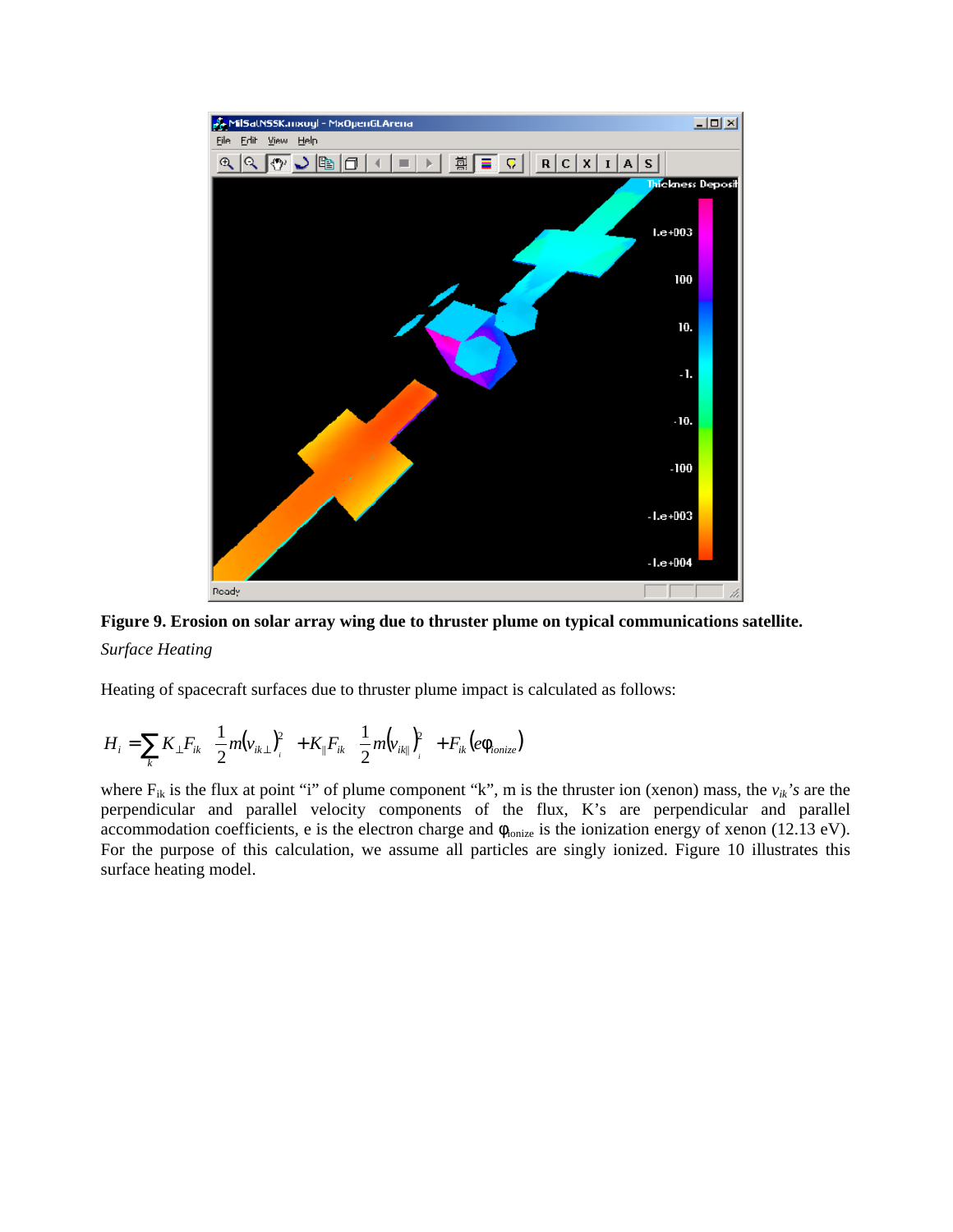

## **Figure 10. Surface heating due to thruster plume impingement and ionization.**

#### *Model Limitations*

Model limitations for the integrated plume and surface effects in EWB include the following:

All surfaces are gridded to the same resolution.

As particles do not expand in straight lines from the thruster orifice, surface blocking by straight line to the thruster orifice may not always be appropriate.

There is no plume map outside of 30 meters from the thruster orifice. Additionally, the model should not be used to calculate phenomena very close to or inside the orifice (less than millimeters).

It is not presently possible to do two different timelines for two thrusters on one system. Additionally, integrated values are calculated assuming random distribution in time of firings, i.e., thrusters may be fired more often for one orientation of the solar arrays than for others. This is not modeled.

Individual material types for sputtered and deposited materials are not modeled. Additionally, all deposited materials are assumed to stick indefinitely. There are no "sticking" coefficients, or removal of deposited material by any means.

Sputtered material is assumed to come off uniformly distributed in space.